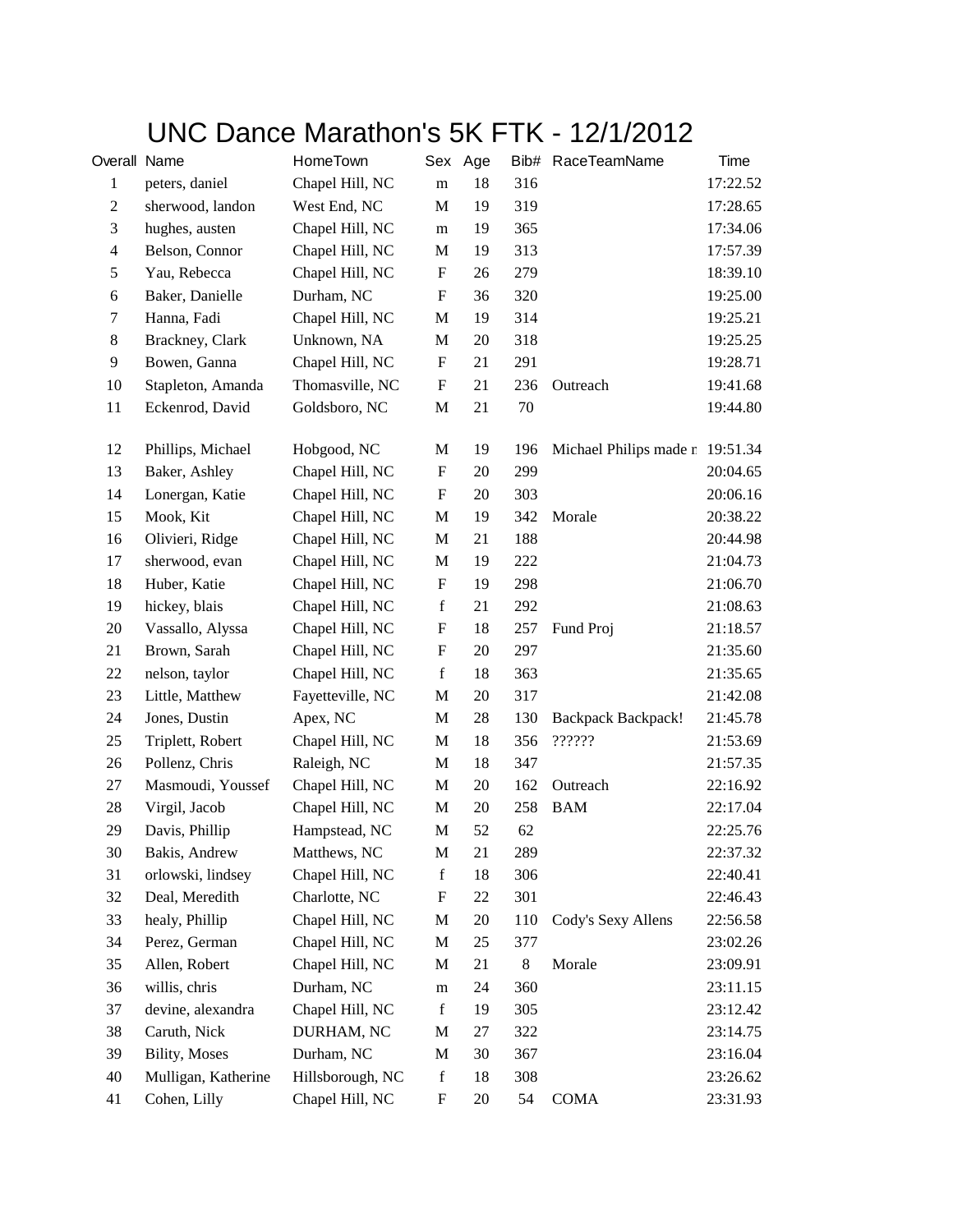| 42 | Godsey, Tim          | Chapel Hill, NC       | M                         | 51 | 92  |                                 | 23:48.58 |
|----|----------------------|-----------------------|---------------------------|----|-----|---------------------------------|----------|
| 43 | Medlin, Sarah        | Chapel Hill, NC       | F                         | 18 | 171 | Do your Capes Hang L            | 23:49.12 |
| 44 | Chang, May           | Chapel Hill, NC       | $\boldsymbol{\mathrm{F}}$ | 19 | 296 |                                 | 23:50.58 |
| 45 | Hornbeck, Melissa    | Chapel Hill, NC       | $\boldsymbol{\mathrm{F}}$ | 21 | 304 |                                 | 23:51.15 |
| 46 | Nelson, Scott        | Chapel Hill, NC       | M                         | 19 | 182 | Michael Philips made n 23:53.04 |          |
| 47 | Barritt, Millie      | Chapel Hill, NC       | $\boldsymbol{\mathrm{F}}$ | 36 | 27  |                                 | 23:57.91 |
| 48 | Garner, Elizabeth    | Chapel Hill, NC       | $\boldsymbol{\mathrm{F}}$ | 27 | 86  |                                 | 23:57.97 |
| 49 | Felix, Christopher   | Uniontown, PA         | M                         | 20 | 75  | Morale                          | 24:15.46 |
| 50 | Steiner, Alex        | Chapel Hill, NC       | M                         | 20 | 237 | <b>COMA</b>                     | 24:20.46 |
| 51 | white, patrick       | Pinehurst, NC         | m                         | 19 | 387 |                                 | 24:20.68 |
| 52 | Blood, Allison       | Durham, NC            | $\mathbf F$               | 25 | 33  |                                 | 24:23.15 |
| 53 | Kowalczyk, Sonya     | Chapel Hill, NC       | $\boldsymbol{\mathrm{F}}$ | 20 | 142 | SnL Team                        | 24:30.82 |
| 54 | Maxwell, Cassidy     | Wilmington, NC        | F                         | 19 | 163 |                                 | 24:54.18 |
| 55 | McIntosh, Hilary     | DURHAM, NC            | $\boldsymbol{\mathrm{F}}$ | 28 | 167 |                                 | 24:57.50 |
| 56 | Wynn, Maria          | Apex, NC              | $\mathbf F$               | 19 | 278 | Fund Proj                       | 25:01.82 |
| 57 | Fischer, Alison      | Chapel Hill, NC       | F                         | 21 | 79  |                                 | 25:09.91 |
| 58 | Kiefer, Katie        | Chapel Hill, NC       | $\boldsymbol{\mathrm{F}}$ | 19 | 136 |                                 | 25:14.11 |
| 59 | Walsh, Sara          | Chapel Hill, NC       | F                         | 20 | 262 | <b>Batrave</b>                  | 25:18.48 |
| 60 | Chandler, Jeffrey    | Durham, NC            | $\mathbf M$               | 51 | 50  |                                 | 25:18.72 |
| 61 | Guzman, Herodes      | Chapel Hill, NC       | M                         | 21 | 103 | Hospital                        | 25:19.73 |
| 62 | Jones, Danielle      | Apex, NC              | $\mathbf F$               | 30 | 129 | <b>Backpack Backpack!</b>       | 25:20.63 |
| 63 | ocheltree, hunter    | Pinehurst, NC         | ${\rm m}$                 | 20 | 382 |                                 | 25:22.16 |
| 64 | Ramadan, Nadeem      | Chapel Hill, NC       | M                         | 14 | 201 | Ramadan's Roadrunner            | 25:23.04 |
| 65 | Jones, Sydney        | Carrboro, NC          | $\mathbf{F}$              | 25 | 372 |                                 | 25:49.12 |
| 66 | Gutierrez, Marc      | <b>BURLINGTON, NC</b> | M                         | 18 | 102 | <b>Batrave</b>                  | 25:58.03 |
| 67 | Berry, Ashlyn        | Greensboro, NC        | $\boldsymbol{\mathrm{F}}$ | 20 | 28  | SnL Team                        | 26:05.76 |
| 68 | Metcalfe, Jason      | Chapel Hill, NC       | M                         | 37 | 389 |                                 | 26:10.01 |
| 69 | Goslin, Elaine       | Peoria, IL            | $\mathbf{F}$              | 51 | 96  | <b>OC PARENTS</b>               | 26:10.81 |
| 70 | Morris, Diane        | Raleigh, NC           | $\boldsymbol{\mathrm{F}}$ | 23 | 180 |                                 | 26:12.09 |
| 71 | Garber, Lauren       | Durham, NC            | F                         | 31 | 369 |                                 | 26:12.43 |
| 72 | Kosanke, Tina        | Chapel Hill, NC       | $\boldsymbol{\mathrm{F}}$ | 21 | 141 |                                 | 26:12.90 |
| 73 | Hieronymus, Beth     | Pinehurst, NC         | $\boldsymbol{\mathrm{F}}$ | 20 | 394 |                                 | 26:13.89 |
| 74 | Newman, Drew         | Chapel Hill, NC       | M                         | 22 | 184 | Outreach                        | 26:16.02 |
| 75 | Javaherian, Kavon    | Chapel Hill, NC       | M                         | 20 | 128 | Outreach                        | 26:16.09 |
| 76 | Armstrong, Alyse     | Chapel Hill, NC       | $\boldsymbol{F}$          | 21 | 11  | Fund Proj                       | 26:16.80 |
| 77 | McDonald, Kristen    | Chapel Hill, NC       | F                         | 21 | 340 | Fund Proj                       | 26:16.96 |
| 78 | lingenfelter, claire | Chapel Hill, NC       | $\mathbf f$               | 19 | 294 |                                 | 26:18.71 |
| 79 | Feurer, Elizabeth    | Chapel Hill, NC       | F                         | 21 | 76  | Hospital                        | 26:23.34 |
| 80 | Marshall, Lauren     | Lillington, NC        | $\boldsymbol{F}$          | 23 | 159 |                                 | 26:26.91 |
| 81 | Zimmerman, Quade     | Pittsboro, NC         | M                         | 12 | 285 |                                 | 26:29.28 |
| 82 | Zimmerman, Mitchell  | Pittsboro, NC         | M                         | 45 | 284 |                                 | 26:29.41 |
| 83 | Segarra, Marisa      | Chapel Hill, NC       | $\boldsymbol{\mathrm{F}}$ | 20 | 218 | Camp Fund                       | 26:34.18 |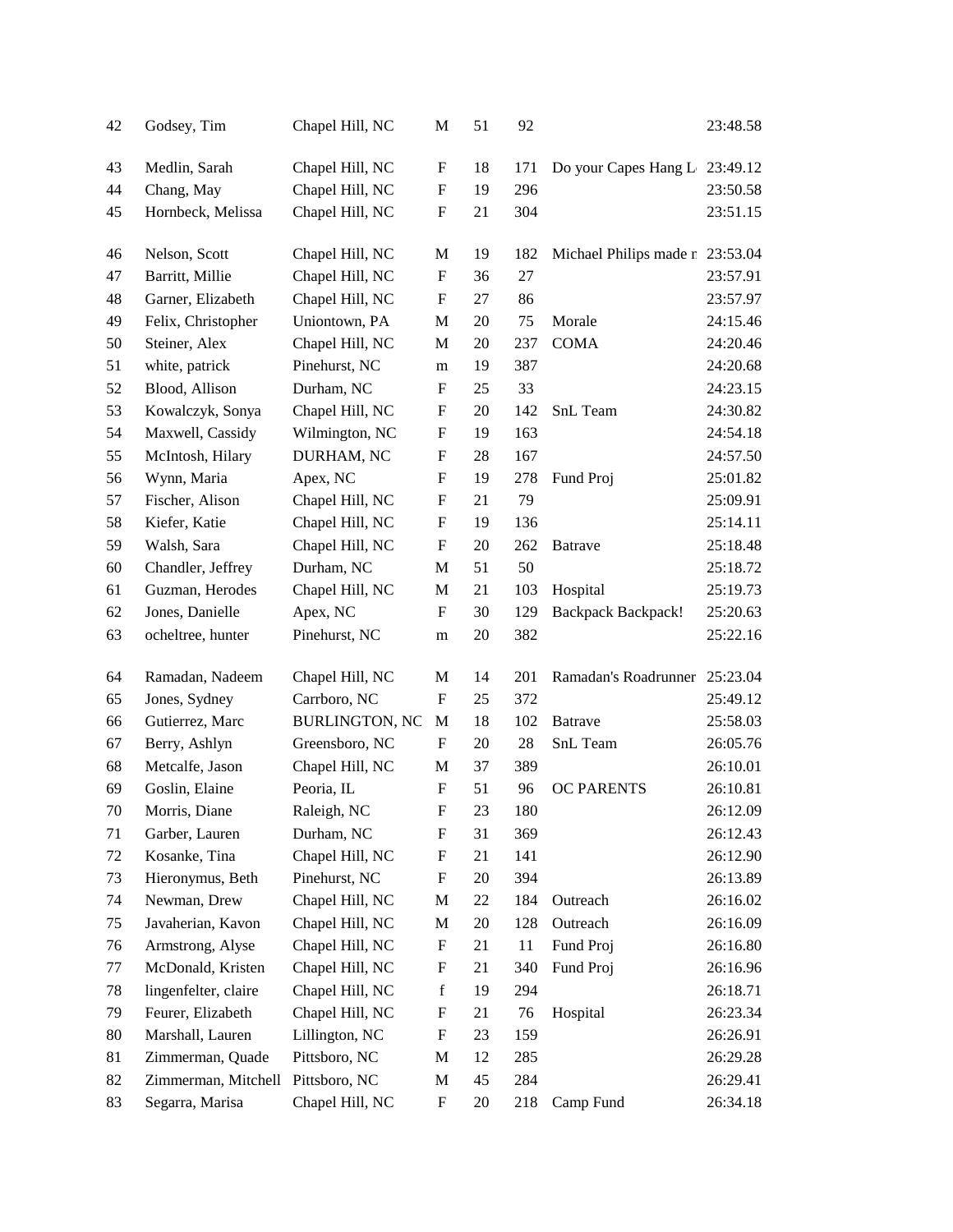| 84  | Graziosi, Michelle   | Chapel Hill, NC    | ${\bf F}$                 | 19     | 99  | Outreach              | 26:34.98 |
|-----|----------------------|--------------------|---------------------------|--------|-----|-----------------------|----------|
| 85  | Helton, Christopher  | Matthews, NC       | $\mathbf M$               | 20     | 335 |                       | 26:36.07 |
| 86  | Moran, Meghan        | Chapel Hill, NC    | $\boldsymbol{\mathrm{F}}$ | 18     | 178 |                       | 26:44.90 |
| 87  | Rowell, Kathryn      | Chapel Hill, NC    | F                         | 21     | 209 | <b>COMA</b>           | 26:46.31 |
| 88  | Kirchhofer, Laura    | Chapel Hill, NC    | $\boldsymbol{\mathrm{F}}$ | 22     | 409 |                       | 26:46.35 |
| 89  | Grant, Emma          | Charlotte, NC      | $\boldsymbol{\mathrm{F}}$ | 18     | 333 |                       | 26:46.37 |
| 90  | Liszka, Lara         | Charlotte, NC      | F                         | 18     | 150 | Hospital              | 26:46.47 |
| 91  | Hanmer, Emma         | Matthews, NC       | $\boldsymbol{\mathrm{F}}$ | 18     | 334 |                       | 26:46.72 |
| 92  | Hu, Alan             | Chapel Hill, NC    | M                         | 19     | 121 | Fund Proj             | 26:57.10 |
| 93  | davis, virginia      | Asheville, NC      | $\mathbf f$               | 20     | 386 |                       | 27:00.21 |
| 94  | Hieronymus, Michael  | Chapel Hill, NC    | M                         | 22     | 115 |                       | 27:07.07 |
| 95  | Buttner, Caitlin     | CHARLOTTE, NC      | $\boldsymbol{\mathrm{F}}$ | $20\,$ | 309 |                       | 27:07.36 |
| 96  | DeSena, Olivia       | Chapel Hill, NC    | F                         | 18     | 326 | Go Heels Go Captain A | 27:07.53 |
| 97  | Esposito, Colleen    | Chapel Hill, NC    | F                         | 19     | 73  |                       | 27:08.03 |
| 98  | lane, joelle         | Raleigh, NC        | $\mathbf f$               | 26     | 288 |                       | 27:14.38 |
| 99  | Rider, Aimee         | Chapel Hill, NC    | ${\bf F}$                 | 21     | 307 |                       | 27:21.26 |
| 100 | leonard, karen       | Chapel Hill, NC    | $\mathbf f$               | 18     | 364 |                       | 27:21.50 |
| 101 | Griffin, Hayden      | Pittsboro, NC      | M                         | 12     | 100 |                       | 27:24.35 |
| 102 | griffin, stephanie   | Pittsboro, NC      | $\boldsymbol{\mathrm{F}}$ | 39     | 101 |                       | 27:27.86 |
| 103 | Lunn, Hadley         | Chapel Hill, NC    | F                         | 18     | 156 | Do your Capes Hang L  | 27:30.90 |
| 104 | Metzger, Elizabeth   | Chapel Hill, NC    | ${\bf F}$                 | 20     | 341 | I want it Bat Way     | 27:31.86 |
| 105 | Herring, Holly       | Chapel Hill, NC    | F                         | 26     | 113 |                       | 27:34.47 |
| 106 | Dell'Omo, Augusta    | Cary, NC           | ${\bf F}$                 | 18     | 65  | The Human Twerk       | 27:37.31 |
| 107 | REYER, MELANIE       | Chapel Hill, NC    | ${\bf F}$                 | 23     | 401 |                       | 27:39.38 |
| 108 | Van Vliet, Alexandra | Chapel Hill, NC    | $\boldsymbol{\mathrm{F}}$ | 21     | 256 |                       | 27:40.91 |
| 109 | Berry, Rachel        | Greensboro, NC     | F                         | 16     | 29  |                       | 27:42.26 |
| 110 | Wilt, Shelby         | Cary, NC           | $\boldsymbol{F}$          | 17     | 361 |                       | 27:49.40 |
| 111 | Gordon, Garrison     | Chapel Hill, NC    | M                         | 19     | 95  | Hospital              | 27:51.45 |
| 112 | McDermott, Kelly     | Chapel Hill, NC    | $\boldsymbol{\mathrm{F}}$ | 20     | 385 |                       | 27:55.83 |
| 113 | Krom, Susannah       | Chapel Hill, NC    | $\boldsymbol{\mathrm{F}}$ | 19     | 144 |                       | 27:56.52 |
| 114 | Smith, Haley         | Chapel Hill, NC    | F                         | 19     | 230 |                       | 27:56.56 |
| 115 | Wilkes, Jenny        | Cary, NC           | $\boldsymbol{\mathrm{F}}$ | 17     | 359 |                       | 28:04.34 |
| 116 | Lockamon, Melanie    | Chapel Hill, NC    | $\boldsymbol{\mathrm{F}}$ | 20     | 151 | Comm Ev               | 28:13.20 |
| 117 | Lopez, Lili          | Raleigh, NC        | F                         | 20     | 153 |                       | 28:14.28 |
| 118 | Betancourt, Mariah   | Mebane, NC         | $\boldsymbol{\mathrm{F}}$ | 21     | 403 |                       | 28:17.13 |
| 119 | Sutherland, Joel     | Carrboro, NC       | M                         | 27     | 243 | Pub                   | 28:18.23 |
| 120 | Davis, Diana         | Hampstead, NC      | $\boldsymbol{\mathrm{F}}$ | 52     | 60  |                       | 28:18.53 |
| 121 | Arthur, Kallie       | Roankoke Rapids, N | $\boldsymbol{F}$          | 18     | 12  |                       | 28:25.32 |
| 122 | Tajalli, Hilda       | Greensboro, NC     | F                         | 19     | 355 |                       | 28:25.50 |
| 123 | Bissette, Erin       | Chapel Hill, NC    | $\boldsymbol{\mathrm{F}}$ | 18     | 31  |                       | 28:28.34 |
| 124 | Barbee, Katie        | Chapel Hill, NC    | ${\bf F}$                 | 21     | 24  |                       | 28:30.52 |
| 125 | Gomez, Jordan        | CARY, NC           | $\boldsymbol{\mathrm{F}}$ | $20\,$ | 370 |                       | 28:35.64 |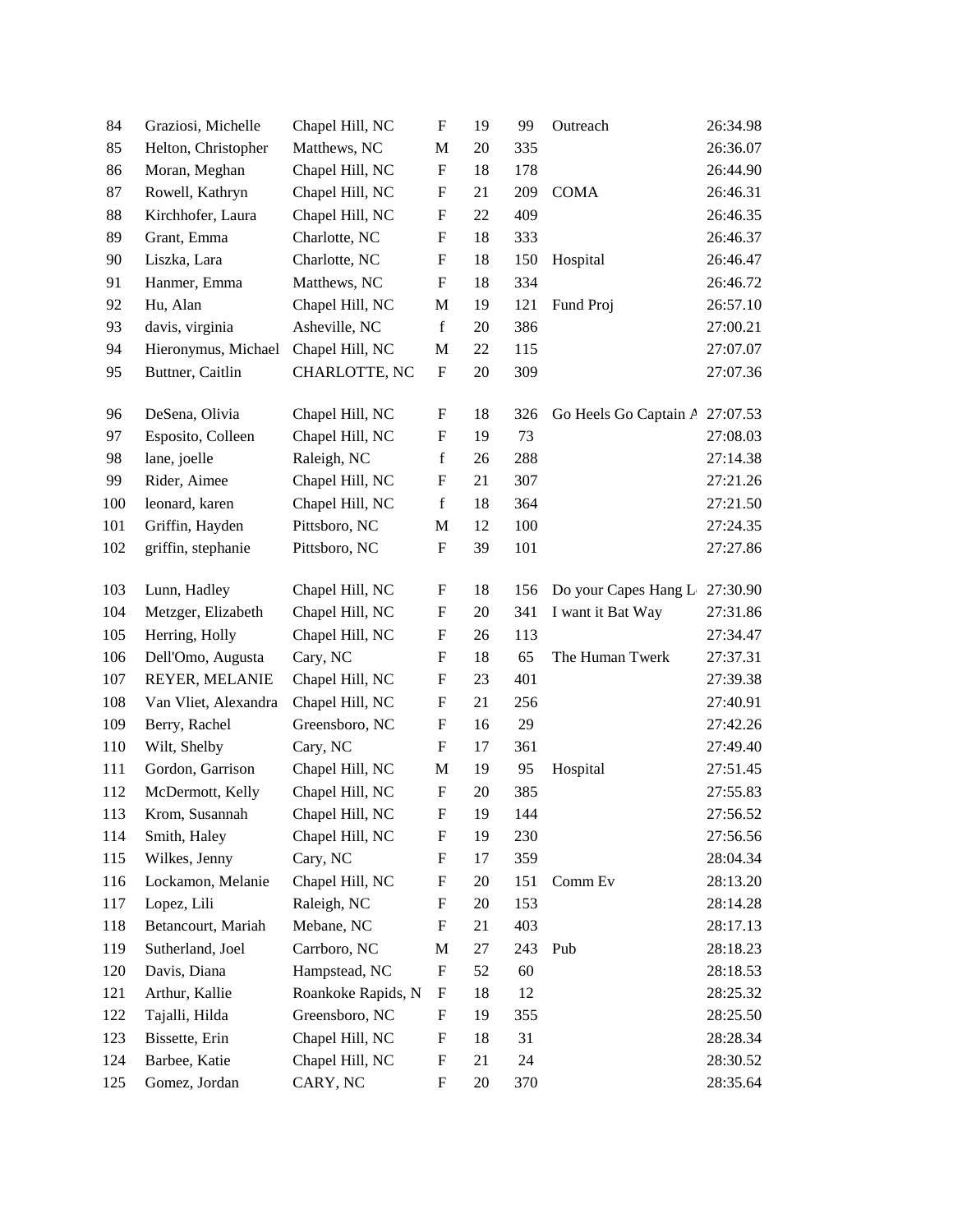| 126        | Coughlin, Cameron                                     | Charlotte, NC          | F                         | 18       | 368        | Do your Capes Hang L 28:35.72       |                      |
|------------|-------------------------------------------------------|------------------------|---------------------------|----------|------------|-------------------------------------|----------------------|
| 127        | Kazibwe, Margaret                                     | Chapel Hill, NC        | F                         | 21       | 135        | Hospital                            | 28:36.27             |
| 128        | Rivera, Jean-Luc                                      | Chapel Hill, NC        | M                         | 19       | 203        | Morale                              | 28:43.81             |
| 129        | Forbis, Holly                                         | Orlando, FL            | $\mathbf f$               | 40       | 400        |                                     | 28:46.64             |
| 130        | Girton, Viktorija                                     | Durham, NC             | $\boldsymbol{\mathrm{F}}$ | 27       | 90         |                                     | 28:49.06             |
| 131        | Dunnagan, Bradford                                    | Buxton, NC             | M                         | 19       | 327        | <b>COMA</b>                         | 28:50.40             |
| 132        | Boling, Daniel                                        | Carrboro, NC           | M                         | 36       | 35         |                                     | 28:51.03             |
|            |                                                       |                        |                           |          |            |                                     |                      |
| 133<br>134 | Betts, Maitlyn<br>Martinez-Gomez, Ana Chapel Hill, NC | Chapel Hill, NC        | F                         | 20       | 30<br>161  | Teenage Mutant Ninja<br><b>BAM</b>  | 28:51.95             |
| 135        |                                                       |                        | F<br>${\bf F}$            | 17       |            |                                     | 28:55.27<br>28:55.71 |
|            | Julian, Lucy                                          | Ridgefield, CT         |                           | 17       | 373        | Entertainment                       |                      |
| 136        | Pontrelli, Lance                                      | <b>WAKE FOREST, No</b> | M                         | 42<br>20 | 378<br>145 |                                     | 29:01.82             |
| 137        | Kurosu, Kei                                           | Chapel Hill, NC        | F                         |          |            | SnL Team                            | 29:04.07             |
| 138        | Hauprich, Katrina                                     | Burtonsville, MD       | F                         | 19       | 108        | Alumni                              | 29:06.91             |
| 139        | Messier, Andrew<br>Klett, Nicole                      | Chapel Hill, NC        | M                         | 19       | 172        |                                     | 29:10.24             |
| 140        |                                                       | Chapel Hill, NC        | F                         | 39       | 139        |                                     | 29:11.91             |
| 141        | Fizer, Chelsea                                        | Chapel Hill, NC        | F                         | 20       | 80         |                                     | 29:12.65             |
| 142        | Smith, Hannah                                         | Chapel Hill, NC        | F                         | 21       | 231        | Ops                                 | 29:14.01             |
| 143        | Sutherland, Ken                                       | louisburg, NC          | M                         | 58       | 245        | Pub                                 | 29:16.32             |
| 144        | Hammer, Alex                                          | Chapel Hill, NC        | F                         | 20       | 106        |                                     | 29:27.42             |
| 145        | Fronzaglia, Michelle                                  | Huntersville, NC       | $\mathbf f$               | 20       | 406        |                                     | 29:27.56             |
| 146        | Byrne, Nicholas                                       | Chapel Hill, NC        | M                         | 27       | 44         |                                     | 29:27.87             |
| 147        | Malarkey, Christine                                   | Chapel Hill, NC        | F                         | 18       | 338        | SuperBassMan                        | 29:30.07             |
| 148        | Frederick, Heather                                    | Chapel Hill, NC        | F                         | 20       | 82         | SnL Team                            | 29:32.57             |
| 149        | Siler, Hanna                                          | Oak Ridge, NC          | F                         | 19       | 224        | Comm Ev                             | 29:38.57             |
| 150        | Steuart, Ellie                                        | Topeka, KS             | F                         | 19       | 238        | Outreach                            | 29:38.72             |
| 151        | Eusebio, Anna                                         | RALEIGH, NC            | F                         | 23       | 74         |                                     | 29:38.93             |
| 152        | Russell, Katie                                        | Chapel Hill, NC        | F                         | 19       | 212        |                                     | 29:41.92             |
| 153        | Morgan, Madison                                       | Sedalia, NC            | F                         | 20       | 179        | Camp Fund                           | 29:43.39             |
| 154        | Gooding, James                                        | Chapel Hill, NC        | $\mathbf M$               | 19       | 94         | Outreach                            | 29:43.43             |
| 155        | Kangas, Esther                                        | Chapel Hill, NC        | ${\rm F}$                 | 21       |            | 374 Last Friday Dark Knigh 29:49.14 |                      |
| 156        | Seiple, Lauren                                        | Chapel Hill, NC        | $\boldsymbol{\mathrm{F}}$ | 21       | 379        | <b>Silver Swagsurfers</b>           | 29:51.79             |
| 157        | Hofman, Melissa                                       | Chapel Hill, NC        | ${\bf F}$                 | 23       | 371        | Alumni                              | 29:51.94             |
| 158        | Fullarton, Megan                                      | Chapel Hill, NC        | $\mathbf F$               | 18       | 85         | Fund Proj                           | 29:53.68             |
| 159        | Hsieh, Kristina                                       | Chapel Hill, NC        | $\boldsymbol{\mathrm{F}}$ | 20       | 120        | Green Stanky Leggtern               | 29:55.60             |
| 160        | Austin, Lasharae                                      | Durham, NC             | F                         | 26       | 16         |                                     | 29:56.03             |
| 161        | McKnight, Ellen                                       | Chapel Hill, NC        | ${\bf F}$                 | 21       | 300        |                                     | 29:57.10             |
| 162        | Swanson, Jeff                                         | Chapel Hill, NC        | M                         | 35       | 354        |                                     | 29:57.52             |
| 163        | Richardson, J. Lucas                                  | Unknown, NA            | M                         | 20       | 384        |                                     | 30:00.46             |
| 164        | campos, hugo                                          | Chapel Hill, NC        |                           | 23       | 404        |                                     | 30:04.13             |
| 165        | Miller, Molly                                         | Chapel Hill, NC        | m<br>F                    | 21       | 174        | Camp Fund                           | 30:04.17             |
| 166        | neelon, jeff                                          | Lumberton, NC          | ${\rm m}$                 | 64       | 344        | Alumni                              | 30:05.43             |
|            |                                                       |                        |                           |          |            |                                     |                      |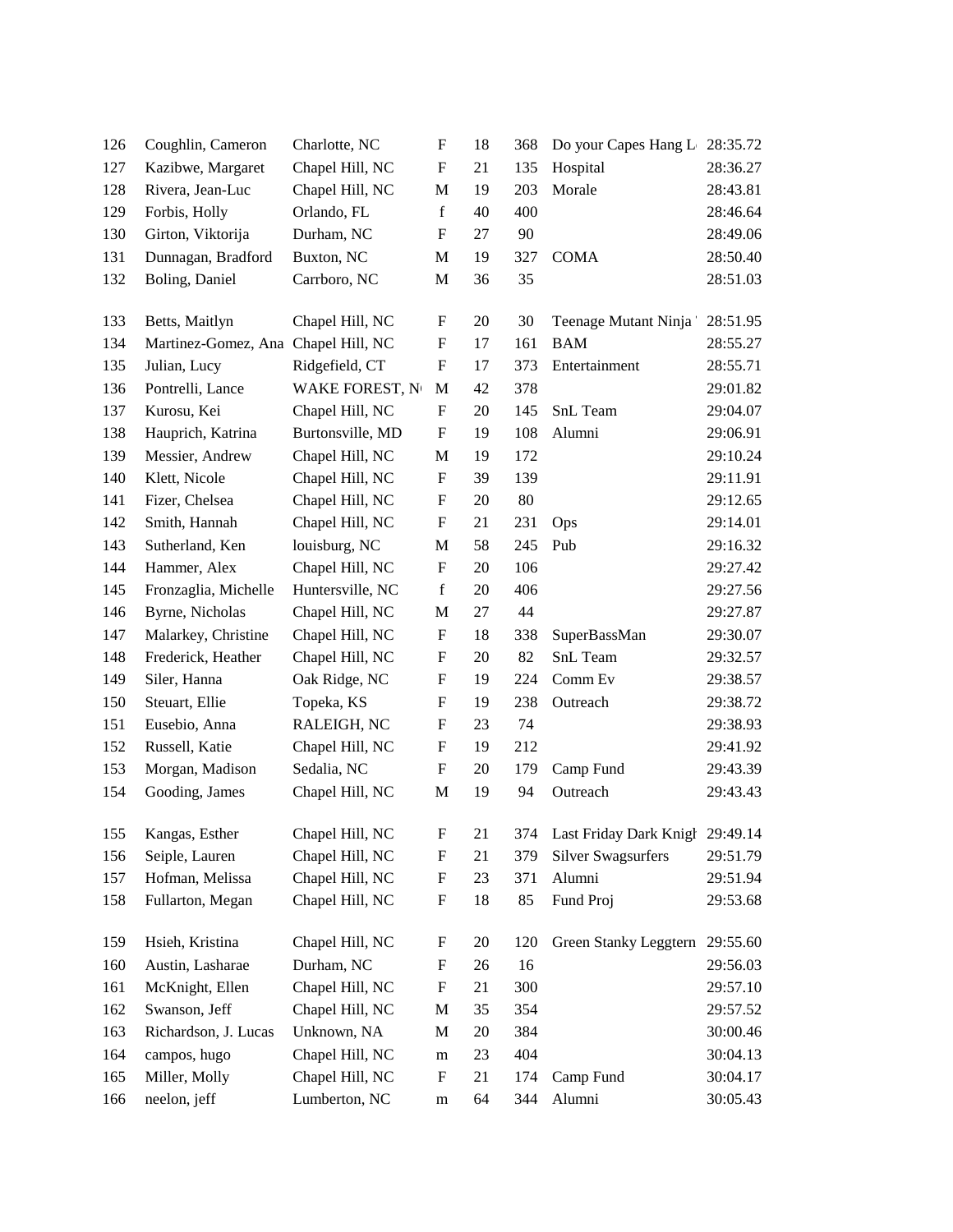| 167 | Hamlett, Lauren      | Chapel Hill, NC   | $\boldsymbol{\mathrm{F}}$ | 19     | 105     | SnL Team                        | 30:05.56 |
|-----|----------------------|-------------------|---------------------------|--------|---------|---------------------------------|----------|
| 168 | Croom, Hannah        | Chapel Hill, NC   | $\boldsymbol{\mathrm{F}}$ | 18     | 323     |                                 | 30:10.01 |
| 169 | Henderson, Sam       | Chapel Hill, NC   | $\mathbf M$               | 19     | 111     | <b>COMA</b>                     | 30:10.23 |
| 170 | Kass, Cameron        | DURHAM, NC        | M                         | 15     | 132     | Ramadan's Roadrunner            | 30:13.37 |
| 171 | Addington, Melissa   | greensboro, NC    | ${\bf F}$                 | 19     | $\tau$  | Fund Proj                       | 30:13.80 |
| 172 | Gooden, Kate         | Chapel Hill, NC   | $\boldsymbol{\mathrm{F}}$ | 22     | 93      |                                 | 30:15.81 |
| 173 | reeblye, laura       | Chapel Hill, NC   | $\mathbf f$               | 39     | 402     |                                 | 30:21.14 |
| 174 | Luck, Mitchell       | Chapel Hill, NC   | $\mathbf M$               | 39     | 405     |                                 | 30:22.09 |
| 175 | Urbaitis, Ian        | Chapel Hill, NC   | M                         | 23     | 253     |                                 | 30:33.33 |
| 176 | Lewis, Scott         | Pisgah Forest, NC | $\mathbf M$               | 20     | 312     |                                 | 30:33.80 |
| 177 | Stallone, Meredith   | Chapel Hill, NC   | $\boldsymbol{\mathrm{F}}$ | 20     | 235     | Comm Ev                         | 30:33.94 |
| 178 | Hageman, Heather     | Charlotte, NC     | $\boldsymbol{\mathrm{F}}$ | 42     | 104     |                                 | 30:36.60 |
| 179 | Urbaitis, William    | Charlotte, NC     | $\mathbf M$               | 50     | 254     |                                 | 30:40.17 |
| 180 | Ott, Emily           | Chapel Hill, NC   | $\boldsymbol{\mathrm{F}}$ | 20     | 189     | Do your Capes Hang L            | 30:47.96 |
| 181 | Carter, Peter        | Chapel Hill, NC   | $\mathbf M$               | 19     | 47      | Morale                          | 30:48.59 |
| 182 | Dight, Katie         | Carrboro, NC      | ${\bf F}$                 | 23     | 68      | Ops                             | 30:48.98 |
| 183 | Hayman, Will         | Raleigh, NC       | M                         | $20\,$ | 109     | Michael Philips made n 30:50.00 |          |
| 184 | Rodriguez, Alex      | Unknown, NA       | $\mathbf M$               | 53     | 391     |                                 | 30:54.10 |
| 185 | Barger, Meagan       | Chapel Hill, NC   | $\boldsymbol{\mathrm{F}}$ | 18     | 25      | <b>Batrave</b>                  | 31:01.88 |
| 186 | Wells, Rebekah       | Mebane, NC        | $\boldsymbol{\mathrm{F}}$ | 18     | 269     | Fund Proj                       | 31:06.42 |
| 187 | Dugal, Gabi          | Garner, NC        | ${\bf F}$                 | 18     | 69      | <b>Batrave</b>                  | 31:10.69 |
| 188 | Rock, Chandler       | Chapel Hill, NC   | $\boldsymbol{\mathrm{F}}$ | 18     | 204     | <b>Batrave</b>                  | 31:10.91 |
| 189 | Shapiro, Evan        | Atlanta, GA       | $\mathbf M$               | $22\,$ | 353     |                                 | 31:14.21 |
| 190 | Tracy, Emily         | Apex, NC          | ${\bf F}$                 | 22     | 252     |                                 | 31:14.47 |
| 191 | Samuels, John        | Carrboro, NC      | $\mathbf M$               | 21     | 214     |                                 | 31:22.75 |
| 192 | pascual, cece        | Chapel Hill, NC   | $\mathbf f$               | 20     | 193     | Go Heels Go Captain A           | 31:23.12 |
| 193 | Rich, Susan          | Greensboro, NC    | ${\bf F}$                 | 19     | 202     |                                 | 31:23.82 |
| 194 | Finnegan, Reilly     | Raleigh, NC       | $\mathbf F$               | 15     | $77 \,$ |                                 | 31:24.48 |
| 195 | Finnegan, Tracy      | Raleigh, NC       | $\boldsymbol{\mathrm{F}}$ | 45     | 78      |                                 | 31:25.17 |
| 196 | Sonderegger, Nicole  | Chapel Hill, NC   | ${\bf F}$                 | 18     | 234     |                                 | 31:26.59 |
| 197 | Moroney, Beth        | Chapel Hill, NC   | $\boldsymbol{\mathrm{F}}$ | 22     | 388     |                                 | 31:28.03 |
| 198 | ward, Judy           | Apex, NC          | $\mathbf f$               | 46     | 411     |                                 | 31:29.29 |
| 199 | Boyd, Ashley         | Chapel Hill, NC   | $\boldsymbol{\mathrm{F}}$ | 30     | 321     |                                 | 31:30.32 |
| 200 | Rushing, Andrea      | Chapel Hill, NC   | $\boldsymbol{\mathrm{F}}$ | $22\,$ | 407     |                                 | 31:31.41 |
| 201 | Hill, Kayla          | Chapel Hill, NC   | ${\bf F}$                 | 21     | 116     |                                 | 31:32.25 |
| 202 | Steele, Greg         | Chapel Hill, NC   | M                         | $22\,$ | 408     |                                 | 31:32.70 |
| 203 | Morgan, Skiperdene   | Chapel Hill, NC   | $\boldsymbol{\mathrm{F}}$ | $22\,$ | 398     |                                 | 31:38.33 |
| 204 | Groundwater, Kaitlin | Chapel Hill, NC   | $\mathbf F$               | 22     | 399     |                                 | 31:38.50 |
| 205 | Davis, Laura         | Chapel Hill, NC   | $\boldsymbol{\mathrm{F}}$ | 21     | 61      | Do your Capes Hang L 31:39.04   |          |
| 206 | Lowman, Macon        | Chapel Hill, NC   | ${\bf F}$                 | 27     | 154     | MCH Love                        | 31:39.25 |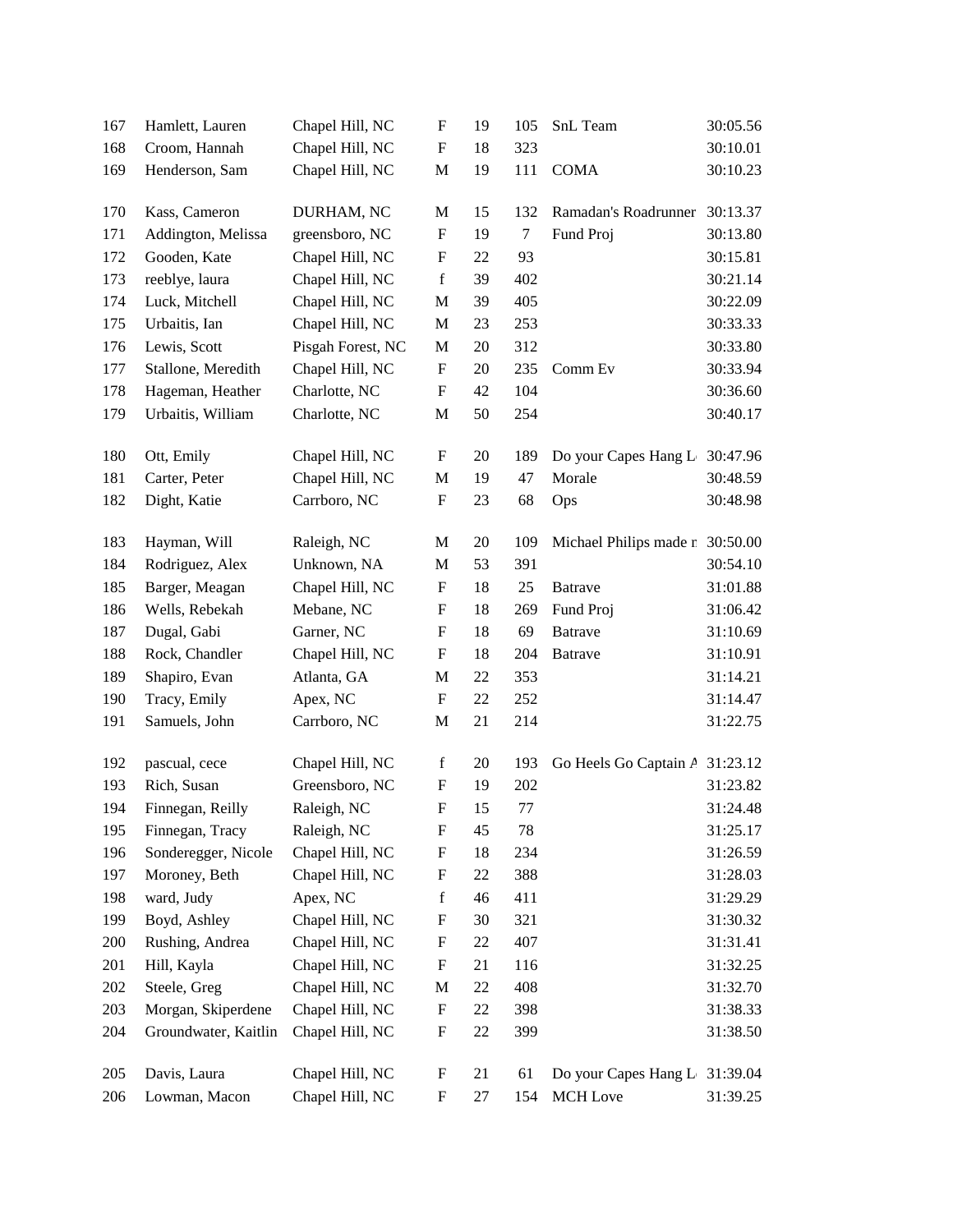| 207 | Arthur, Micaela                      | Chapel Hill, NC        | $\boldsymbol{\mathrm{F}}$ | 26 | 13  | <b>MCH</b> Love               | 31:39.48 |
|-----|--------------------------------------|------------------------|---------------------------|----|-----|-------------------------------|----------|
| 208 | Boatwright, Meg                      | Chapel Hill, NC        | $\boldsymbol{\mathrm{F}}$ | 29 | 34  | <b>MCH</b> Love               | 31:39.88 |
| 209 | Brown, Brianna                       | Durham, NC             | $\boldsymbol{\mathrm{F}}$ | 26 | 40  |                               | 31:41.03 |
| 210 | Culton, Bill                         | Chapel Hill, NC        | M                         | 63 | 57  |                               | 31:45.35 |
| 211 | Culton, Donna                        | Chapel Hill, NC        | $\boldsymbol{\mathrm{F}}$ | 36 | 58  |                               | 31:45.59 |
| 212 | Royal, Dana                          | Roseboro, NC           | $\boldsymbol{\mathrm{F}}$ | 21 | 210 | Hospital                      | 31:46.24 |
| 213 | Asofsky, Samantha                    | Merrick, NY            | F                         | 18 | 14  | Thor the Kids                 | 31:50.33 |
| 214 | Kurz, Maureen                        | Durham, NC             | F                         | 29 | 146 |                               | 31:52.93 |
| 215 | Frosch, Ally                         | Chapel Hill, NC        | F                         | 23 | 83  |                               | 31:53.02 |
| 216 | Sutherland, Alex                     | <b>WAKE FOREST, No</b> | M                         | 26 | 242 | Pub                           | 31:53.20 |
| 217 | Morgan, Heather                      | Greensboro, NC         | ${\bf F}$                 | 28 | 343 |                               | 31:53.38 |
| 218 | Wadding, Ray                         | Pleasant Garden, NC    | M                         | 52 | 260 |                               | 31:56.81 |
|     |                                      |                        |                           |    |     |                               |          |
| 219 | Wadding, Alyssa                      | Chapel Hill, NC        | F                         | 19 | 259 | Last Friday Dark Knigh        | 31:59.39 |
| 220 | Chandler, Mary Blake Chapel Hill, NC |                        | F                         | 20 | 51  | Entertainment                 | 32:05.65 |
|     |                                      |                        |                           |    |     |                               |          |
| 221 | Templeton, Ashley                    | Chapel Hill, NC        | F                         | 20 | 380 | Last Friday Dark Knigh        | 32:12.37 |
| 222 | Izzi, Sara                           | Raleigh, NC            | F                         | 15 | 125 |                               | 32:12.58 |
| 223 | Dietrich, Jordan                     | Chapel Hill, NC        | F                         | 22 | 67  | Jimmy No Sleeves              | 32:13.34 |
| 224 | Izzi, Clare                          | Raleigh, NC            | F                         | 50 | 124 |                               | 32:15.39 |
| 225 | Sale, Laura                          | Raleigh, NC            | F                         | 18 | 351 |                               | 32:19.84 |
| 226 | Williamson, Macy                     | Chapel Hill, NC        | ${\bf F}$                 | 20 | 275 | Fund Proj                     | 32:27.41 |
| 227 | Crenshaw, Elizabeth                  | Chapel Hill, NC        | ${\bf F}$                 | 19 | 56  | Do your Capes Hang L 32:49.00 |          |
| 228 | MacLean, Sarah                       | Croton-on-Hudson, I    | F                         | 19 | 158 | Outreach                      | 33:00.57 |
| 229 | Holmes, Tori                         | Chapel Hill, NC        | F                         | 20 | 118 | Hospital                      | 33:00.85 |
| 230 | Brown, Matthew                       | Durham, NC             | $\mathbf M$               | 26 |     |                               | 33:03.76 |
|     |                                      |                        |                           |    | 396 |                               |          |
| 231 | Graham, Erin                         | Chapel Hill, NC        | $\boldsymbol{\mathrm{F}}$ | 19 | 98  |                               | 33:21.24 |
| 232 | Gilliam, Scott                       | Chapel Hill, NC        | M                         | 9  | 330 | <b>Pink Pacers</b>            | 33:37.52 |
| 233 | Ramadan, Ghada                       | Chapel Hill, NC        | ${\bf F}$                 | 47 | 200 | Ramadan's Roadrunner 33:44.56 |          |
| 234 | Fulcher Jr, Jimmy                    | Carrboro, NC           | М                         | 29 | 84  | Green Stanky Leggtern         | 33:46.88 |
| 235 | Marshall, Sara                       | Chapel Hill, NC        | $\boldsymbol{\mathrm{F}}$ | 20 | 160 | I want it Bat Way             | 33:47.15 |
| 236 | scardina-keele, eva                  | Pittsboro, NC          | $\mathbf f$               | 38 | 390 |                               | 33:47.25 |
| 237 | Welch, Lena                          | Arlington, VA          | $\boldsymbol{\mathrm{F}}$ | 19 | 268 | <b>COMA</b>                   | 33:57.42 |
| 238 | Brokob, Marlena                      | Pittsboro, NC          | $\boldsymbol{\mathrm{F}}$ | 29 | 38  | Jimmy No Sleeves              | 33:58.77 |
| 239 | Sutherland, Katie                    | Carrboro, NC           | F                         | 26 | 244 | Pub                           | 33:59.39 |
| 240 | Padgett, Lauren                      | Wake forest, NC        | F                         | 26 | 190 | Pub                           | 33:59.60 |
| 241 | Gilliam, Anna                        | Chapel Hill, NC        | F                         | 7  | 329 | <b>Pink Pacers</b>            | 34:03.12 |
| 242 | Stephen, Padgett                     | Greensboro, NC         | M                         | 22 | 397 |                               | 34:04.87 |
| 243 | Inman, Caroline                      | Chapel Hill, NC        | $\boldsymbol{\mathrm{F}}$ | 19 | 122 |                               | 34:07.71 |
| 244 | Tracy, Bryn                          | Apex, NC               | M                         | 59 | 251 |                               | 34:11.14 |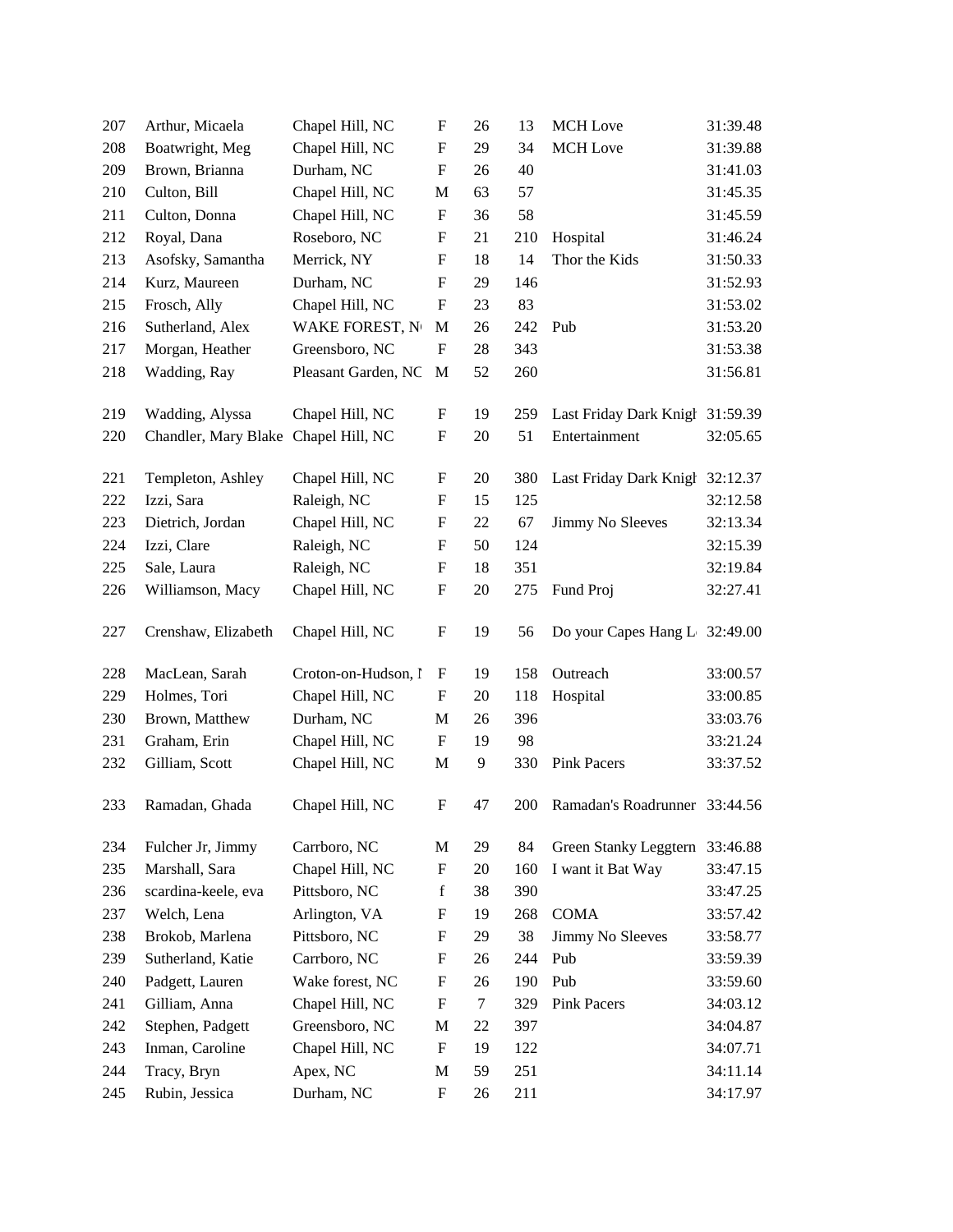| 246 | Chandler, Alicia    | Durham, NC        | $\boldsymbol{\mathrm{F}}$ | 42    | 49  |                               | 34:18.92 |
|-----|---------------------|-------------------|---------------------------|-------|-----|-------------------------------|----------|
| 247 | Nguyen, Trang       | Chapel Hill, NC   | $\boldsymbol{\mathrm{F}}$ | 21    | 185 |                               | 34:21.16 |
| 248 | Nota, Alexa         | Chapel Hill, NC   | $\boldsymbol{\mathrm{F}}$ | 24    | 346 | <b>Pink Pacers</b>            | 34:26.04 |
| 249 | Flaherty, Joann     | greensboro, NC    | F                         | 18    | 81  | Do your Capes Hang L          | 34:41.68 |
| 250 | Herman, Morgan      | greensboro, NC    | $\boldsymbol{\mathrm{F}}$ | 18    | 112 | The Flash: MOB                | 34:41.74 |
| 251 | Troxler, Heidi      | Durham, NC        | F                         | 34    | 381 |                               | 34:51.62 |
| 252 | montpetit, renee    | Chapel Hill, NC   | $\mathbf f$               | 20    | 290 |                               | 35:14.79 |
| 253 | Lunsford, Erin      | Chapel Hill, NC   | F                         | 19    | 157 | Teenage Mutant Ninja          | 35:39.51 |
| 254 | Irvine, Mary        | Chapel Hill, NC   | F                         | 27    | 123 |                               | 35:46.78 |
| 255 | Azobou, Franck      | Randallstown, MD  | M                         | 21    | 19  |                               | 35:49.63 |
| 256 | Ziegelhofer, Hailey | Durham, NC        | F                         | 19    | 283 |                               | 35:49.67 |
| 257 | Sanchez, Matthew    | Fayetteville, NC  | M                         | 19    | 215 |                               | 35:50.33 |
| 258 | Stewart, Anna       | Chapel Hill, NC   | F                         | 19    | 240 | Last Friday Dark Knigh        | 35:57.12 |
| 259 | Alkhaldi, Rana      | Durham, NC        | F                         | 22    | 410 |                               | 36:02.29 |
| 260 | Mullins, Alex       | Goldsboro, NC     | $\boldsymbol{\mathrm{F}}$ | 20    | 181 |                               | 36:08.28 |
| 261 | McNeil, Avery       | <b>GRAHAM, NC</b> | $\boldsymbol{\mathrm{F}}$ | 20    | 169 |                               | 36:08.42 |
| 262 | Auten, Kathryn      | Chapel Hill, NC   | $\boldsymbol{F}$          | 20    | 17  | SnL Team                      | 36:09.15 |
| 263 | bowersox, maggie    | Unknown, NA       | $\mathbf f$               | 20    | 412 |                               | 36:13.29 |
| 264 | bowersox, Brooke    | Unknown, NA       | $\mathbf f$               | 20    | 413 |                               | 36:22.23 |
| 265 | McWay, Sarah        | Carrboro, NC      | $\boldsymbol{\mathrm{F}}$ | 32    | 170 |                               | 36:28.32 |
| 266 | Dellon, Evan        | Chapel Hill, NC   | $\mathbf M$               | 39    | 325 |                               | 36:34.32 |
| 267 | Dellon, Elisabeth   | Chapel Hill, NC   | F                         | 39    | 324 |                               | 36:34.35 |
| 268 | Lee, Jamie          | Durham, NC        | F                         | 29    | 336 |                               | 36:36.67 |
| 269 | Posthill, Natalia   | DURHAM, NC        | $\mathbf F$               | 24    | 348 | Chariots                      | 36:36.82 |
| 270 | Kass, Catherine     | DURHAM, NC        | F                         | 40    | 133 | Ramadan's Roadrunner 36:39.50 |          |
| 271 | Welsh, Erin         | Oxford, NC        | F                         | 18    | 270 | To the Fantastic Floor        | 36:41.92 |
| 272 | Wallace, Emily      | Chapel Hill, NC   | $\boldsymbol{\mathrm{F}}$ | 19    | 261 | Pub                           | 37:14.06 |
| 273 | Sierra, Maribel     | Chapel Hill, NC   | F                         | 23    | 223 |                               | 37:33.05 |
| 274 | Krivanek, Chelsea   | Mooresville, NC   | F                         | 19    | 143 |                               | 37:38.54 |
| 275 | Ballard, Kirsten    | Chapel Hill, NC   | F                         | 20    | 22  | Morale                        | 37:38.63 |
| 276 | Abad, Crystal       | Chapel Hill, NC   | F                         | 21    | 6   | Hospital                      | 37:53.54 |
| 277 | Werk, Caroline      | Chapel Hill, NC   | F                         | 17    | 271 | Hospital                      | 37:53.80 |
| 278 | Werk, Emily         | Chapel Hill, NC   | F                         | 19    | 272 | Hospital                      | 38:10.16 |
| 279 | Potts, Mary         | Asheville, NC     | F                         | 18    | 349 | Camp Fund                     | 38:19.79 |
| 280 | Gentry, Candace     | Roxboro, NC       | ${\bf F}$                 | 21    | 87  | Hospital                      | 38:31.32 |
| 281 | warren, kenneth     | Morrisville, NC   | ${\rm m}$                 | 45    | 395 |                               | 39:00.36 |
| 282 | Gilmore, Mackenzie  | Durham, NC        | F                         | $8\,$ | 332 | <b>Pink Pacers</b>            | 39:17.04 |
| 283 | Gilmore, Carrie     | Durham, NC        | F                         | 38    | 331 | <b>Pink Pacers</b>            | 39:17.12 |
| 284 | Langley, Layna      | Durham, NC        | $\boldsymbol{F}$          | 29    | 375 | <b>Pink Pacers</b>            | 39:21.70 |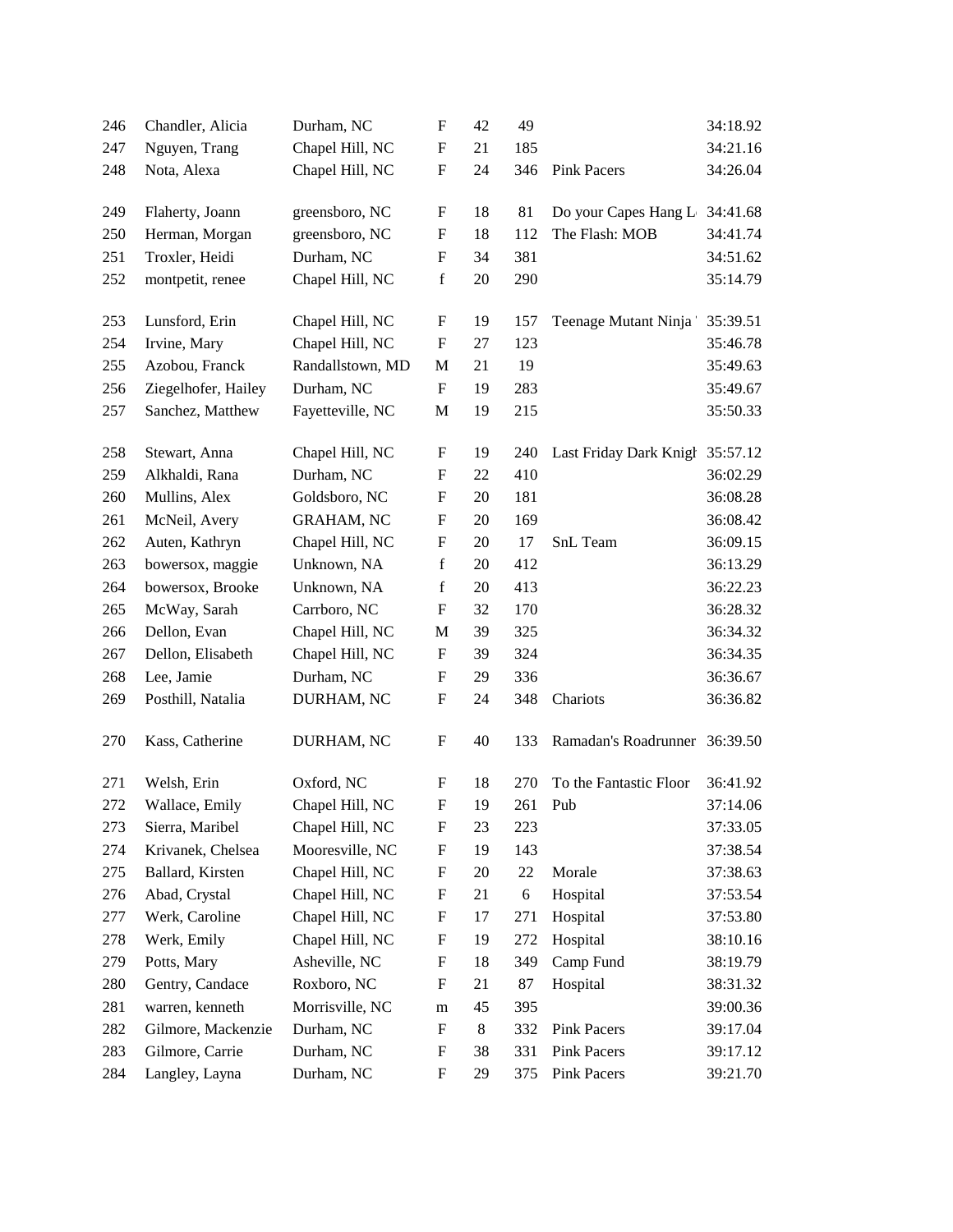| 285 | James, Caroline       | Chapel Hill, NC   | F                         | 20 | 127 | To the Fantastic Floor          | 39:22.30 |
|-----|-----------------------|-------------------|---------------------------|----|-----|---------------------------------|----------|
| 286 | Simpson, Emily        | Chapel Hill, NC   | F                         | 20 | 226 | Hospital                        | 40:03.06 |
| 287 | Simpson, Donna        | Waxhaw, NC        | F                         | 52 | 225 |                                 | 40:03.33 |
| 288 | Chir, Alexandra       | Carrboro, NC      | $\boldsymbol{\mathrm{F}}$ | 20 | 52  | Outreach                        | 40:10.37 |
| 289 | Stevens, Mark         | Carrboro, NC      | M                         | 28 | 239 | Outreach                        | 40:10.82 |
| 290 | Badgett, Jeff         | Statesville, NC   | M                         | 46 | 20  |                                 | 40:15.02 |
| 291 | Brooks, Chianti       | Chapel Hill, NC   | F                         | 19 | 39  | SnL Team                        | 40:54.24 |
| 292 | Rooney, Kelly         | Chapel Hill, NC   | $\boldsymbol{F}$          | 19 | 207 | SnL Team                        | 40:58.93 |
| 293 | Russell, Sharon       | Chapel Hill, NC   | $\boldsymbol{F}$          | 21 | 213 | Pub                             | 41:06.13 |
| 294 | Wilson, Charnelle     | Chapel Hill, NC   | $\boldsymbol{\mathrm{F}}$ | 21 | 276 | Pub                             | 41:06.65 |
|     |                       |                   |                           |    |     |                                 |          |
| 295 | Kass, David           | DURHAM, NC        | M                         | 48 | 134 | Ramadan's Roadrunner 41:11.59   |          |
| 296 | Badgett, Lillian      | Statesville, NC   | F                         | 18 | 21  |                                 | 41:48.51 |
| 297 | O'Leary, Marie Claire | Chapel Hill, NC   | $\boldsymbol{F}$          | 19 | 187 | Thor the Kids                   | 42:27.77 |
| 298 | Ellis, Caroline       | Chapel Hill, NC   | $\boldsymbol{\mathrm{F}}$ | 19 | 72  | Just-Dance League               | 42:27.91 |
| 299 | warren, vanessa       | Morrisville, NC   | $\mathbf f$               | 13 | 393 |                                 | 42:47.75 |
| 300 | warren, cameron       | Morrisville, NC   | m                         | 16 | 392 |                                 | 42:47.87 |
| 301 | barefoot, haley       | Chapel Hill, NC   | $\mathbf f$               | 18 | 383 |                                 | 43:22.44 |
| 302 | Stewart, Kelly        | Chapel Hill, NC   | F                         | 18 | 241 | Fund Proj                       | 43:22.54 |
| 303 | Rodriguez, Mariu      | Cary, NC          | $\boldsymbol{\mathrm{F}}$ | 20 | 205 |                                 | 43:50.82 |
| 304 | Montaner, Morella     | Cary, NC          | $\mathbf F$               | 49 | 177 |                                 | 43:51.28 |
| 305 | Montaner, Carlos      | Cary, NC          | M                         | 20 | 176 |                                 | 43:51.69 |
| 306 | Eckenrod, Glenna      | Goldsboro, NC     | F                         | 21 | 71  |                                 | 46:33.44 |
| 307 | Rouse, Chancey        | Raleigh, NC       | F                         | 23 | 208 |                                 | 49:03.87 |
| 308 | Arey, Briannen        | Conover, NC       | $\boldsymbol{\mathrm{F}}$ | 18 | 10  | The Flash: MOB                  | 49:37.54 |
| 309 | Minnich, Allie        | Chapel Hill, NC   | $\boldsymbol{\mathrm{F}}$ | 18 | 175 | The Flash: MOB                  | 49:37.90 |
| 310 | Anbar, Sarawan        | Chapel Hill, NC   | F                         | 43 | 9   | Ramadan's Roadrunner 49:43.11   |          |
| 311 | Caceres, Marianela    | Chapel Hill, NC   | F                         | 52 | 45  | Ramadan's Roadrunner 49:43.15   |          |
| 312 | Pryfogle, Savannah    | Cary, NC          | $\boldsymbol{\mathrm{F}}$ | 19 | 350 | SuperBassMan                    | 49:47.39 |
| 313 | Shelton, Hayley       | Chapel Hill, NC   | $\boldsymbol{\mathrm{F}}$ | 19 | 220 | Outreach                        | 49:47.47 |
| 314 | May, Morgan           | Matthews, NC      | F                         | 19 | 339 | SuperBassMan                    | 49:48.20 |
| 315 | Gilland, Laura        | Chapel Hill, NC   | F                         | 19 | 88  | Last Friday Dark Knigh 50:16.28 |          |
| 316 | Wardman, Stephanie    | Chapel Hill, NC   | $\boldsymbol{\mathrm{F}}$ | 19 | 264 | Outreach                        | 50:16.44 |
| 317 | McCosby, Jenny        | Silver Spring, MD | $\boldsymbol{F}$          | 19 | 165 | Last Friday Dark Knigh          | 50:16.68 |
| 318 | Blake, Leslie         | Chapel Hill, NC   | $\boldsymbol{\mathrm{F}}$ | 21 | 32  | SnL Team                        | 50:17.09 |
| 319 | Nisbet, Ashley        | Chapel Hill, NC   | $\mathbf F$               | 19 | 186 | SnL Team                        | 50:17.81 |
| 320 | Atkinson, Caroline    | Chapel Hill, NC   | $\boldsymbol{F}$          | 20 | 15  | SnL Team                        | 50:18.16 |
| 321 | Causey, Katelyn       | Chapel Hill, NC   | $\boldsymbol{F}$          | 19 | 48  | Pub                             | 50:18.35 |
| 322 | Zhang, Helen          | Chapel Hill, NC   | $\boldsymbol{F}$          | 20 | 281 | Hospital                        | 51:40.20 |
| 323 | Long, Kelli           | Chapel Hill, NC   | $\boldsymbol{\mathrm{F}}$ | 18 | 152 | Hospital                        | 51:45.40 |